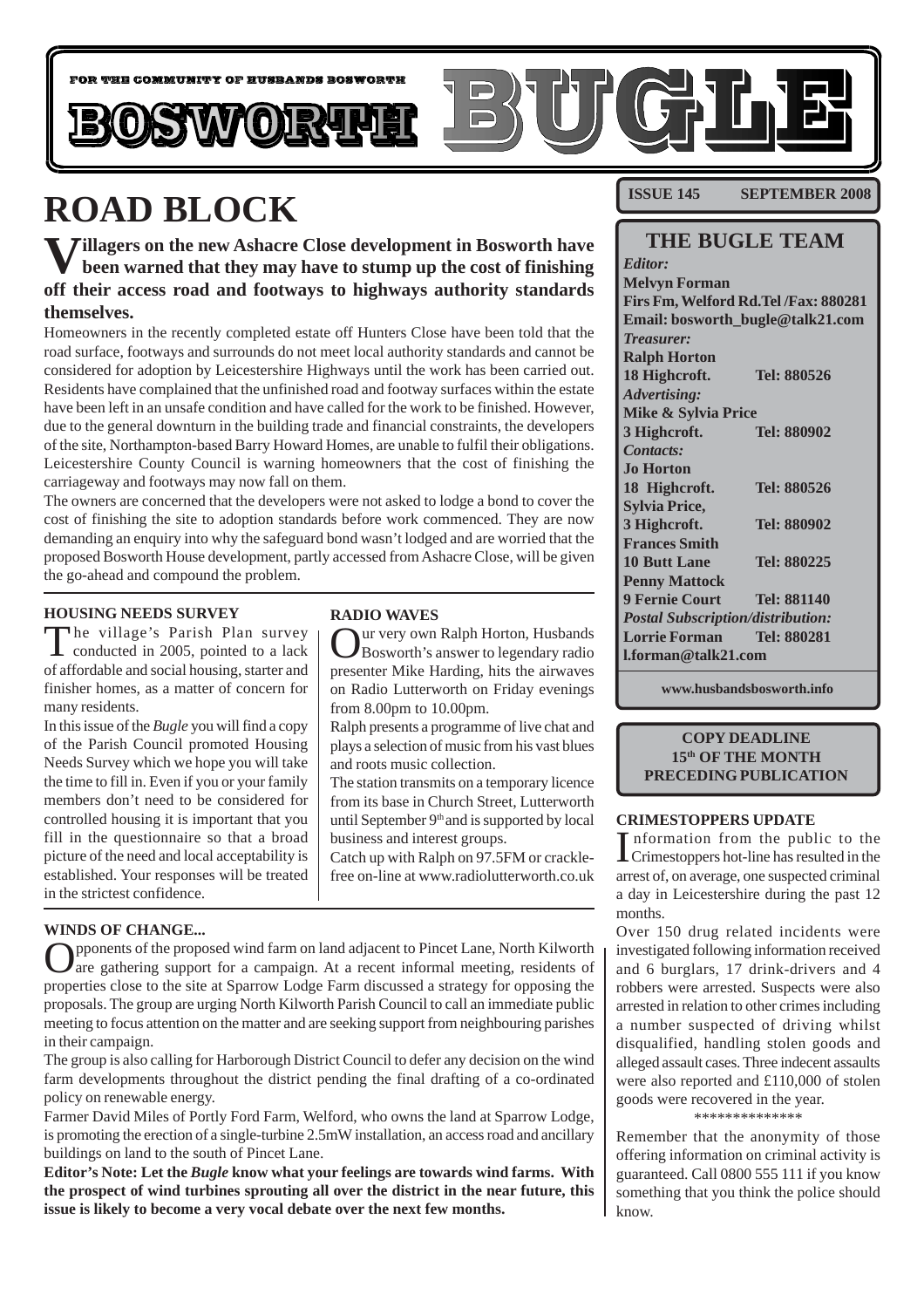## **POSTBAG**

#### *From Mrs. Yvonne Copon, Fleckney*

I am helping to set up a new tag rugby team to play at Market Harborough Rugby Club. The team will give boys and girls from the under 9's to under 12's the opportunity to continue to play tag rugby rather than start tackling. I will be part of the coaching team leading this initiative so please let me know if you need any further information. Mrs. Yvonne Copon, 31 Badcock Way, Fleckney Telephone 0116 2403938

#### *From Pete Horton, Lutterworth Observer*

At the *Lutterworth Observer* we are always happy to promote not-for-profit community events free in our editorial section. If any village group has an event that they would like us to publicise we'd be happy to do a bit of a feature on it and if it's a daytime event we may get a photograhper there. Telephone 01788 535147 Fax: 01788 577114 or email: pete.horton@lutterworthobserver.co.uk

#### *From Steph Blay, Bell Lane*

Regrettably, after announcing my intention to participate in the LOROS Coast to Coast walk in September, I have sustained a ligament injury to my ankle, which has meant having to pull out this year. To say I am disappointed is an understatement! The encouraging remarks and donations received and pledged was really uplifting. A very big thank you to those who have said that I can still forward their donations to LOROS. Plus Headfirst and Ryan's for keeping the collection boxes for those wishing to make a contribution. I am very sorry to have let everyone, especially LOROS, down, but if it is at all possible next year I will try again.

*Editor's Note: Lorrie Forman is doing the 'Walk on the Wildside' 12 mile sponsored walk in aid of LOROS on September 21<sup>st</sup> and would welcome any sponsors. Call Lorrie on 880281.*

**IF YOU HAVE INFORMATION ON ANY CRIMINAL ACTIVITY CALL MARKET HARBOROUGH POLICE on 0116 222 2222.**

**Countryside Watch Co-ordinator Henry Whatley Ext. 3875**

**Neighbourhood Watch Co-ordinator Marion Lewis 0116 2483871 NW Community Scheme No. 2123**

**Local Beat Team PC 1959 David Venables PC 500 Andy Smalley PCSO 6126 Tim Harwood PCSO 6636 Ray Wells Voicemail Service 0116 2485675**

**Rural & Countryside Liaison Officer PC 1010 Chris Hill**

### **CRIMESTOPPERS FREEPHONE 0800 555111**

**LATEST...** Burglary from a remote rural stable block complex. The haul included several thousand pounds worth of equipment including saddles, other tack and a number of quad bikes. Entry was gained by cropping off locks and forcing gates and doors.

## **WATCH WORD**

**LOCAL CRIME FILE Letter CITY STABLE THE NEIGHBOURHOOD WATCH SCHEME WITHIN HUSBANDS BOSWORTH** 

## **LOTTO SCAM**

Market Harborough police have received several reports of letters being received notifying householders that they have won some money in a lottery; in most of the recent cases it was the Spanish Lottery. These letters normally ask for some form of payment up front in order to release the winnings. This is obviously a scam.

The police would urge everyone to be wary of any communication that they may receive by letter, email, text or phone call, that suggests that they may have won a prize. **The main thing to remember is that you can't win it if you're not in it!**

### **OPPORTUNITY KNOCKS**

Take care when loading or unloading your car in the street. In a recent incident a member of the public was unloading a car on returning from holiday and whilst away from the vehicle for only a minute his satnav device, a pair of expensive sunglasses and his wallet, from the glove box, were stolen. If you can, have one person keep guard at the vehicle whilst someone else shuttles articles into your home. Otherwise lock your vehicle when you leave it unattended.

> П П П П

## **KEY THEFTS**

There have been several reports recently of high powered or high value motor vehicles being stolen from outside the owners' homes by the method of entering the home to steal the car keys. In some cases entry was gained by the thief walking in through unlocked doors where the car keys were left in plain view. Don't give these thieves a break! Lock rear doors and windows even if you are at home. Garage your car if possible and if you must leave keys in accessible places think of somewhere innovative to hide them.

For further crime prevention advice, please call Henry Whatley on 0116 222 2222 extension 3875 or by email at mktharb.lpu@leicestershire.pnn.police.uk .

**Police have recently received reports from residents living on High Street, Husbands Bosworth concerning empty glass bottles left under vehicle tyres. The perpetrators are warned that this activity could be liable to a charge of harassment and any damage resulting would be criminal damage. If you know who the culprits are let the police know so that this foolishness can be stopped before someone is injured.**

DIANE E. HALL Beauty Therapist CIBTAC ITEC CIDESCO qualified Full range of luxury treatments in tranquil surroundings Facials, body treatments, manicure, pedicure, waxing, tanning *Stockist of Susan Molyneux products* Brochures and Gift Vouchers available Tel: 01858 880567 or 07732 571714 **ufn** -----------------------------**MIKE HART vtct - Personal Trainer** *Bringing exercise to you, whatever your level of fitness* **Alternatively, join us at our regular circuit training sessions at Welford Youth & Community Centre Tuesday evenings 6.45pm to 7.45pm Only £4 per session Call Mike on 575598 or 07813 002143** 

. . . . . . . . . . . . . ------------------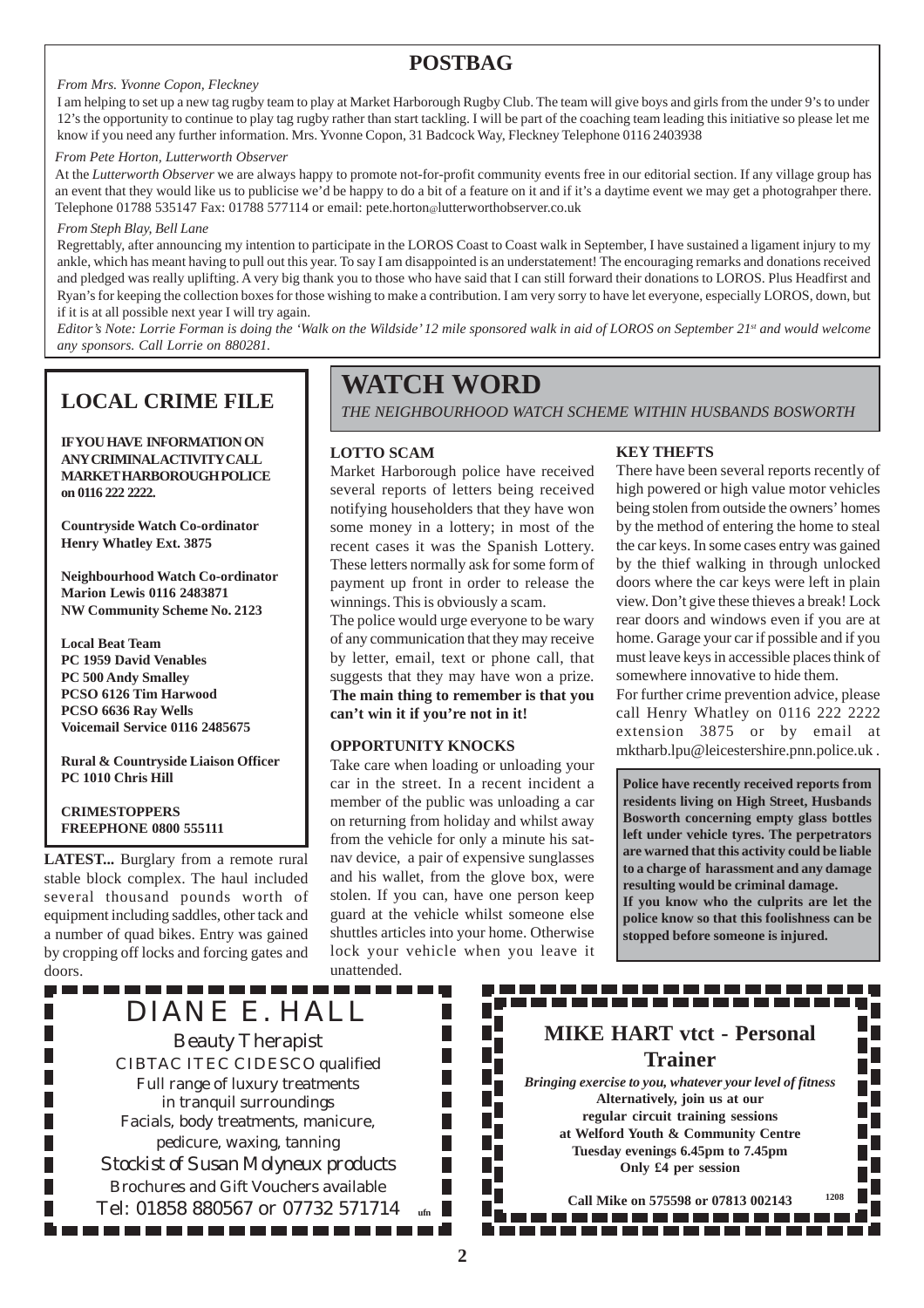## **BOSWORTH IN FOCUS**

*A ROUND-UP OF HUSBANDS BOSWORTH NEWS*

## **BRIDGE WORKS**

Leicestershire Highways Authority is warning drivers that the Theddingworth to Gumley field road will be closed to through traffic for up to six months.

The closure is necessary to enable contractors working on behalf of British Waterways to carry out essential structural repairs to the canal bridge at Bunkers Hill. Local diversions will be in operation and clearly signposted.

## **TOY STORY**

Harborough District Council Chairman, Brian Smith and his wife, Frances would like to thank everyone who came to their recent charity garden party. The party was blessed with fine weather and refreshments were served on the lawn.

The event was in aid of the Chairman's nominated charity, the South Leicestershire Mobile Toy Library, which loans specialist play and support equipment for children with special needs or disabilities to parents, nursery groups and schools in south Leicestershire. A total of £130 was raised towards the charity's funds.

## **LOCAL NEWS**

## **IN BRIEF**

!Visitors to Kilworth Springs Golf Club, **North Kilworth** are probably used to seeing the odd 'birdie' but recently a family of barn owls has taken up residence in the club grounds. Closed circuit television pictures of the nesting owls are being screened in the clubhouse bar.

**The Harvest Festival service in the ruins** of **Knaptoft** Church on Sunday, September 21<sup>st</sup> will be led by lay-reader Malcolm Britton from Syston. The service starts at 3.00pm and the musical accompaniment will be provided by Fleckney Silver Band.

## **HOUSING NEED**

Over 50 villagers attended a recent meeting to discuss the future low-cost housing needs of the village and the forthcoming Housing Needs Survey.

At the meeting, Richard Windley, the Leicestershire Rural Housing Enabler outlined the process that needs to be carried out to assess any requirement. He explained the nature of exception sites, which are development sites outside the normal building envelope of the village that could be released for low-cost housing if they satisfied all other planning policy and service requirements. Chairman of the meeting, Tricia Day, told the meeting that no specific sites would be identified unless a need was established in the survey.

April Knapp of the East Midlands Housing Association explained the role of the social landlord and pointed out that exception site developments would normally be a mix of shared ownership and rental properties aimed at providing the first step on the housing ladder. They would not be owned outright, and so couldn't be sold on the open market, and would be provided specifically for occupiers with local connections.

Raj Patel, HDC housing policy adviser discussed the planning requirements and implications of the proposals.

The meeting closed with a question and answer session and panel members urged villagers to fill in the questionnaire.

### **ALL SAINTS COFFEE MORNING**

The final 'Drop In' Coffee Morning of the year will be on Wednesday, September 3rd from 9.45am to 11.30am in the Church. As usual there will be a Bring and Buy Stall. Please come along and support your local church - all funds raised go towards church maintenance.

All Saints Church members would like to thank everyone who supported the Wednesday coffee mornings throughout the summer.

## **BADMINTON CLUB**

The new season will start on Monday, September 22<sup>nd</sup> at 7.30pm in the Village Hall, with the Annual General Meeting followed by badminton at 8.00pm.

Badminton sessions are on Monday evenings from 8.00pm to 10.00pm in the Village Hall and on Thursdays 8.30pm to 10.30pm.

The subscription fee for members is to be finalised at the AGM (approx. £15 per year), plus a 50p playing fee paid at each session. Play is social rather than fiercely competitive and new playing members are welcomed.

Unfortunately there is only one court available so the club is unable to cater for absolute beginners at present. However, there are beginner coaching groups in both Market Harborough and Lutterworth. For any further information please contact either Lorrie Forman on 880281 or Ralph Horton on 880526.

## **TENNIS CLUB**

The club is pleased to announce that the receipt of a Section 106 grant, funded by recent housing developments in the village, will enable the club to install floodlighting on one of the Kilworth Road courts, extending the use of the facility. Funding has also been granted for resurfacing work at the courts.

\*\*\*\*\*\*\*\*\*\*\*\*\*\*

At the recent meeting of the Playing Field Committee it was noted that some tennis players had been parking on the grass verge, outside the pavilion car park entrance gates, obstructing the view of those who do use the car park and creating a potential hazard for pedestrians.

In the interests of safety, club members are asked not to park their vehicles dangerously on the roadside but to use the pavilion car parking facilities. Members are reminded that their tennis court key will open the roadside gate padlock.



*VILLAGE HALL BOOKINGS Jackie Fletcher 880910 CHURCH HALL BOOKINGS Janice Staples 880668 SPORTS PAVILION ENQUIRIES Audrey Marlow 880316*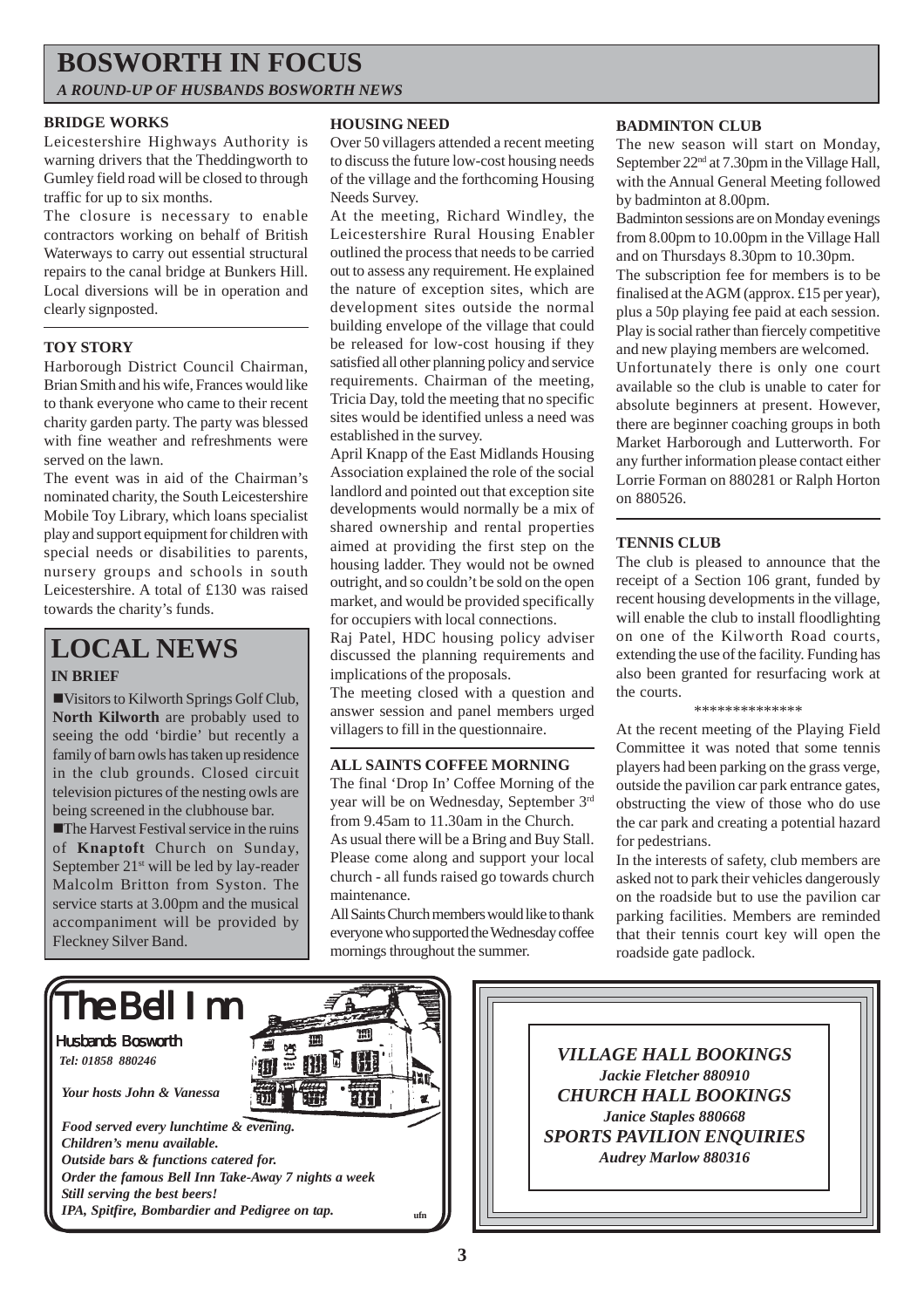## **SCHOOL REPORT** *HUSBANDS BOSWORTH C. of E. PRIMARY SCHOOL*

## **HUSBANDS BOSWORTH PRIMARY SCHOOL**

*Leavers Roll 2008* **Jordan Blake Max Dewing-Hall Eleanor Jones Stephen Leedham Max Meadows Isaac Roy Patrick Sadd Sean Scully Lauren Underwood**

### **FITNESS FOR FREE!**

If you are over 16 years of age and are looking for an excuse to get more active then Lutterworth and Harborough Leisure Centres are promoting personal fitness and exercise with a FREE 5-Day PASS. To obtain your free pass just send your name and address on a postcard to:

Marianne Boyle, Community Services, Harborough District Council, Adam and Eve Street, Market Harborough LE16 7AG Include your age and how many times you do 30 minutes or more physical activity a week



### **HUSBANDS BOSWORTH SCHOOL**

*Roll 2007/8 - 67* Head teacher Mrs. C. McDermott Husbands Bosworth C of E Primary School, Welford Road, Husbands Bosworth, Lutterworth, Leicestershire LE17 6JU Tel: 01858 880212 Email:office@husbandsbosworth.leics.sch.uk

## **SOUTH KILWORTH SCHOOL**

South Kilworth school is holding a Promises Auction on Saturday, September 27<sup>th</sup>. There are loads of excellent lots up for grabs including:

**•**Full 2 hour medical at the Nuffield hospital, worth £440

**•**Karate course upto orange belt, worth £390 **•**Overnight stay, with dinner B&B at a NW Leicestershire hotel, worth £150

**•**Four nights accomodation at a ski resort near Verbier, Switzerland

**•**Glider or light aircraft flight from HB airfield **Plus over 40 more lots**!

Email: melanieharrison@doctors.org.uk

## **BYGONE BOSWORTH**

*The Historical Society's Periodical Journal*

**ACTIVITY GROUPS 2008**

**All Saints Parochial Church Council** Contact: Peter Jones 880741 **Art Workshop** Contact: Ann Saxton 880971 **Badminton Club** Contact: Lorrie Forman 880281 **Bosworth Belles** Contact: Debbie Oliver 465434 **Conservative Association** Contact: Robert Maxwell 880361 **Craft Group** Contact: Margaret Bradley 880652 **Handbell Ringers** Contact: David Staples 880668 **Historical Society** Contact: Isobel Pepperill 880081 **1st Kilworth Scouts/Beaver unit** Contact: Andrew Lambert 880922 **Playing Field Committee** Contact: Jennifer Rogers 880401 **Royal British Legion** Contact: Robert Maxwell 880361 **Short Mat Bowls** Contact: Frank Thorp 880003 **Tennis Club** Contact: Jennifer Rogers 880401 **Tower Bell Ringers** Contact: Geoff Armitage 880066

Firstly, an apology from the Editor for the poor reproduction of the image sent in by Howard Stanyon of the gentleman that he thought may have had some connection with Husbands Bosworth. The image as sent is, in fact, perfect; it just refused to convert to a file acceptable to our printer's equipment. Anyway, the poor reproduction didn't prevent Mrs. Lesley Moss of Market Harborough, who grew up in Bosworth, from identifying the gent as Father Finch, of St. Hugh's Roman Catholic Church in Harborough. Furthermore Mrs. Moss turns out to be related to Howard Stanyon and the *Bugle* has had pleasure in passing her contact details on.

Amongst the other photographs that Mr. Stanyon has forwarded is one of the interior of Morton Wells Woodyard workshop, which once stood where Wells Close is today. The woodyard was a major employer for many years and in the picture at least 10 men can be seen at their work. During the Great War the company had a contract to supply wooden wheel barrows, presumably for use on the battlefields. There used to be a large boulder on the roadside corner of The Bell Inn to deflect the wheels of the timber drags away from the wall as they brought tree trunks to be sawn up at the sawmill.

**Traditional wooden chalet in the Auvergne region of central southern France** 5 minutes walk from lake, swimming, walking, horse riding, watersports centre nearby 1 hour from Mont Dore ski resort 30 minutes from Clermont Ferrand Sleeps 4; one double and bunks in living area Well-equipped kitchenette, shower, English-speaking TV Terrace in a peaceful woodland setting. Available all year round *For tariff and more information please email:* **chaletconfolant@hotmail.com**

TO ADVERTISE HERE COSTS JUST £6 PER MONTH THE *BUGLE* IS DELIVERED FREE TO EVERY HOUSEHOLD IN THE PARISH AND REACHES PLACES OTHER PUBLICATIONS CAN'T REACH! Call Mike or Sylvia on 880902 or email: hiprice@btinternet.com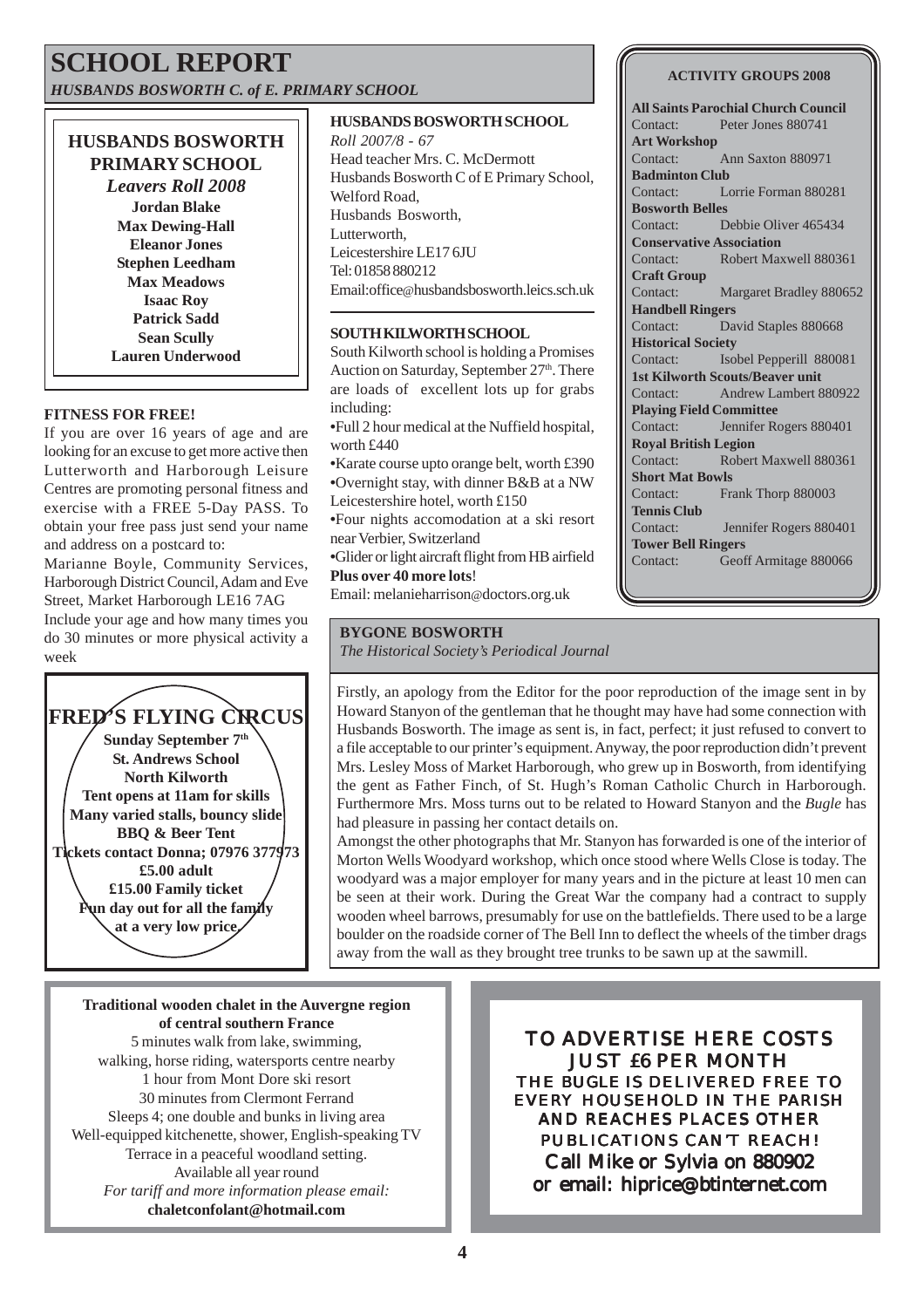#### **TRADE DIRECTORY 2008**

**G D Armitage Clock & Belfry Work** New installation, maintenance & repair Contact: Geoff Armitage 880066 **Begley Plumbing & Heating** Plumbing & heating engineer. Contact: Frank Begley 880541 **Gordon Begley** Building & roofing contractor. Contact: Gordon Begley 880028 **Begley's Windows & Conservatories** Bespoke joinery contractors Contact: Robert Begley 880671 **Gary Bennett Painter & Decorator** Contact: Gary Bennett 880285 **Croft Farm Bed & Breakfast** Contact: Jane Smith 880679 **Diane Hall** Beauty therapist, facials, pedicures, manicures & waxing. Contact: Diane Hall 880567 **Languard Ltd.** Weed control, fumigation and thermal insulation. Contact: Will Kay 880898 **Lodge Farm Antiques & Reclamation** Archectural antiques and reclaimed building materials Contact: Nigel Timms 881386 **Lodge Farm Luxury Toilet Hire** Luxury loos for your posh do! Contact: Nigel Timms 07720 834652 **Mike Price Heating Engineer** Oil-fired boiler servicing & repair Contact: Mike Price 880902 **Paul Bolton School of Motoring** Expert driving instruction Contact: Paul Bolton 880115 **Town & County Transfers** Local taxi & airport transfer service Contact: Sam Moreton 880545

**TO ADVERTISE HERE Email Mike at: hiprice@btinternet.com or phone 880902**

#### **CONGRATULATIONS...**

**...to Pat Halden of Lammas Close who has recently received a medal from the Government in recognition of her services in the Women's Land Army during the Second World War.**

#### **HISTORICAL SOCIETY**

The Historical Society winter programme starts on Wednesday, September 3rd when Dennis Parker of the Vulcan to the Sky Trust will be updating us on the progress of the recently restored Cold War bomber. The aircraft finally took to the air again last October, after 14 years awaiting restoration at Bruntingthorpe.

The restoration of Avro Vulcan XH558 to full flying and aerial display condition during 2006-7 cost over £8 million, partly funded by a Heritage Lottery Fund grant and today XH558 is reckoned to be the most complex privately owned aircraft flying anywhere in the world.

The meeting starts with enrolment for members at 7.00pm in the Church Hall, Honeypot Lane, followed by the talk at 7.30pm. This meeting is open to nonmembers and friends.

New members are always welcome. Membership fees are £5 for the year, plus 50p door charge per evening. Non-members £2 per evening.

 Call Isobel on 880081 for details. \*\*\*\*\*\*\*\*\*\*\*\*\*\*

The Historical Society is hoping, in the near future, to compile a collection of village school memories and publish them in the next edition of the *Bygone Bosworth* series of booklets.

If you went to Husbands Bosworth School and would like to pass on your memories, by recounting them to a Society member or by writing them down, please let Isobel know as soon as possible on 880081.

### **BOSWORTH BELLES**

The Bosworth Belles will be moving up a gear or two when they go karting at Stretton Circuit, the UK's premier karting centre, Great Stretton, near Stoughton on Wednesday, September 24<sup>th</sup>.

Call Ruth on 880644 for more information and to organise transport.

For the October meeting members will be taking the opportunity to re-wined! The meeting is another popular wine tasting session at a venue yet to be decided.

#### **PLAYING FIELD COMMITTEE**

### **Report of the Playing Field Committee meeting held on Tues., August 12th 2008. Reports from Clubs**

•The Rounders Club reported that the season so far had been very successful with high hopes of carrying off the local league silverware again.

•The Cricket Club had been affected by the poor weather conditions with a number of the season's opening matches disrupted.

•The Tennis Club were pleased that funding had been allocated to enable the installation of floodlighting and resurfacing work. The school's coaching sessions were very popular and had led to a number of youngsters joining the Club.

## **Other Business**

•The Committee noted that the car park extension had been levelled and resurfaced. •Quotes were being obtained by the Parish Council for paving around the pavilion building and fencing off the car parking area from the playing field.

•The Bosworth Festival car boot sale was reckoned to have been a success, raising almost £200 towards the pavilion running costs.

•Servicing of the roller shutters was discussed and it was agreed to seek more information from the installers.

•The committee agreed to seek further advice on the installation of CCTV to cover the pavilion and tennis courts area.

*The next meeting of the Playing Field committee will be on Tuesday, October 21st at 8.00pm.*

### **LUNCHEON CLUB**

The next meeting of the Luncheon Club will be on Tuesday, September 30<sup>th</sup> at Kilworth Springs Golf Club. Diners are asked to meet in the bar as usual at 12.30pm.

The meeting is open to anyone living locally. If you are new to the area why not join the group and enjoy an excellent meal whilst getting up to speed on local gossip? The cost of the two-course meal is £6.50 per person, to include coffee. Call Janice on 880668 to book or to arrange transport.

**ufn**



KILTECH DECORATORS Husbands Bosworth Domestic & Commercial Decorators & Commercial Decorators

## Tel: 07977 889156 01858 881001

Free Quotations Decorating since 1966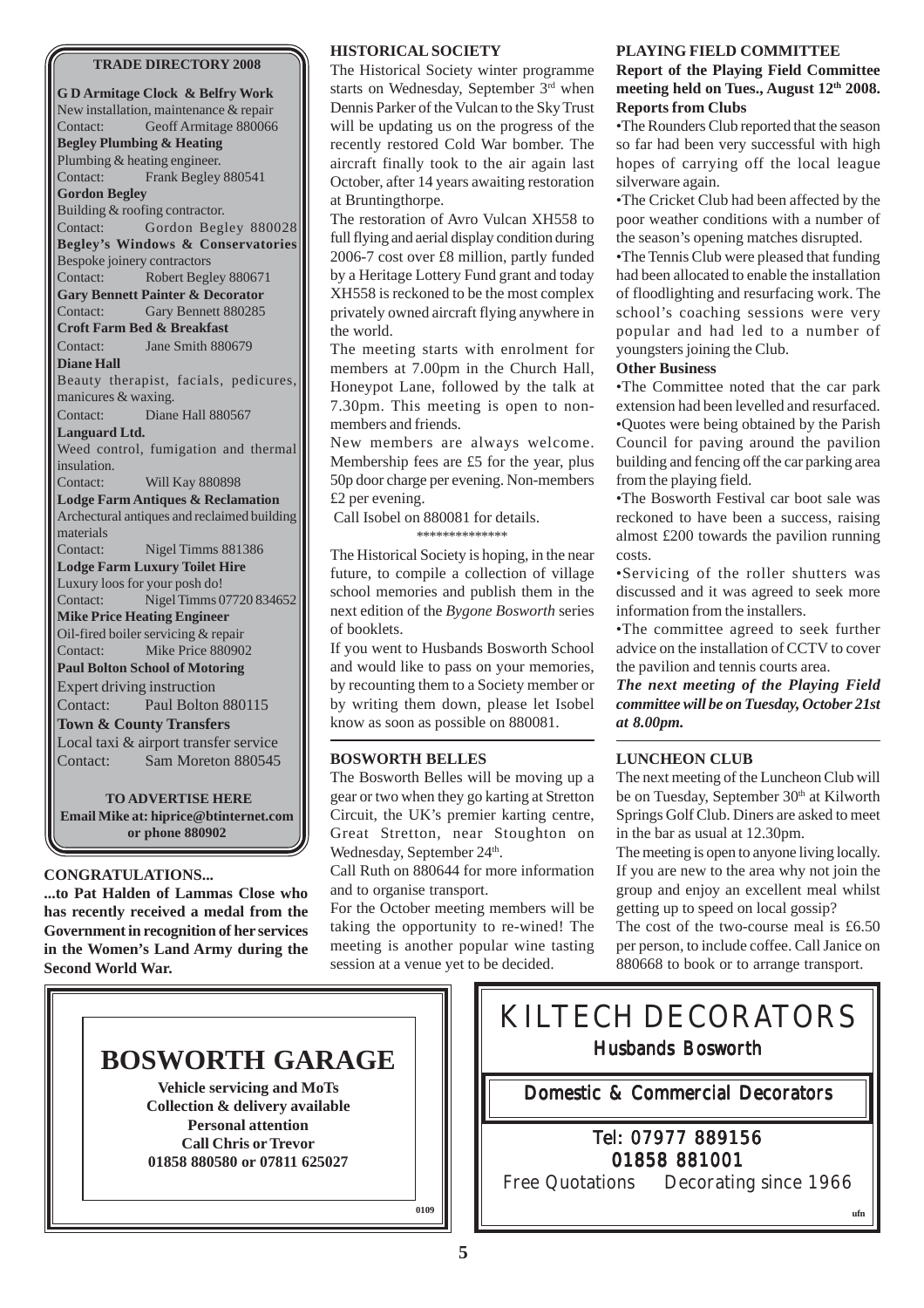## **PARISH COUNCIL NEWS**

## **Report of the Parish Council meeting held on Tuesday, August 5th 2008**

Full Council, District Councillor Brian Smith and County Councillor Graham Hart and 12 members of the public were present.

## **Visitors' Questions**

•Residents of Ashacre Close drew the Council's attention to the County Council's refusal to adopt the Ashacre Close carriageway and footways. The matter was discussed at some length and it was agreed to seek clarification, especially regarding residents' concerns that a Section 38 bond to cover finishing the work to adoption standard hadn't apparently been lodged by the developers before work started. Council agreed to support the homeowners in the matter.

•Questions were raised regarding the lack of progress on the High Street Garage site. •A representative of the Mums & Tots Group requested help in the promotion and continuation of the group. The group was advised to write formally to Council.

## **Cemetery**

•It was agreed to hold over the planned review of cemetery charges pending receipt of further information.

•Council awaiting quotes for the installation of access gates from the allotments to the cemetery.

## **Play Area & Playing Field**

•Section 106 funding for fencing and the paving/pathway around the pavilion had been approved by HDC.

•Tennis Club had also been granted funding for installing floodlighting at the courts.

•The Parish Council had been awarded funding for the provision of play equipment for less able users.

•The annual RoSPA report had highlighted a few medium risk points and it was agreed to seek quotations for the necessary rectification work.

## **Allotments**

•Clerk informed Council that all available plots had been let. A small overgrown part plot may be made available after the cemetery access gate had been installed.

•A noticeboard had been erected.

## **Traffic Issues**

•There were no issues to report.

•Council noted that the Traffic Action Group had dwindled to three members and new members were sought.

## **Neighbourhood Watch**

•Council noted that less Neighbourhood Watch information had been received recently and queried whether this was because less incidents were arising or if it was a contact problem. It was agreed to monitor the situation.

## **Any Other Business**

•District Councillor Brian Smith informed the Council that Dag Lane had been cleared of overhanging vegetation and the paving swept by the highways authority.

•Members questioned why the Parish Council hadn't been included as consultees on the District Council's Sustainable Communities draft document.

## **Next Meeting**

*The next meeting of the Parish Council will be on Tuesday, September 2nd at 7.30pm in the Committee Room of the Village Hall.*

ANTHONY FITZPATRICK PAINTERS & DECORATORS INTERIOR & EXTERIOR WORK ALL WORK UNDERTAKEN ESTIMATES FREE TEL: 0116 2331208 MOB: 07914 672305

**1208**

## **LOCAL OFFICERS**

#### **Husbands Bosworth Parish Council: Councillors**

Patricia Day 880748 (Chair) William Fletcher 880910 Melvyn Forman 880281 Geoffrey Armitage 880066 Heather O'Connor 880165 Susan Fisher 880026

### **Parish Clerk**

Jackie Fletcher, 13 School Lane, H.B. LE17 6JU Tel: 880910

### **District Councillor**

Brian Smith 10 Butt Lane, H.B. LE17 6LN Tel: 880021 Email: b.smith@harborough.gov.uk

## **County Councillor**

Graham Hart Tel: 0116 2478600 Email: ghart@leics.gov.uk

Dog owners are reminded that they have a duty under law to ensure that their pets do not become a public nuisance.

There have been a number of reports recently of continually barking dogs in the village. Their owners should be aware of the effect that this nuisance can have on the quality of life of those living nearby.

**Harborough District Council's Rural West** *Have Your Say* **forum will be at 7.00pm on Tuesday, September 16th at North Kilworth Village Hall.**

**The meeting is open to anyone and is an opportunity to air any concerns or seek information from local councillors and district council officers.**

**1208**

# Town & County Transfers

Private hire taxi and courier service Local and long distance taxi service Days out, nights out - up to  $6$  passengers

Ring Sam Moreton 01858 880545 or 07546 218637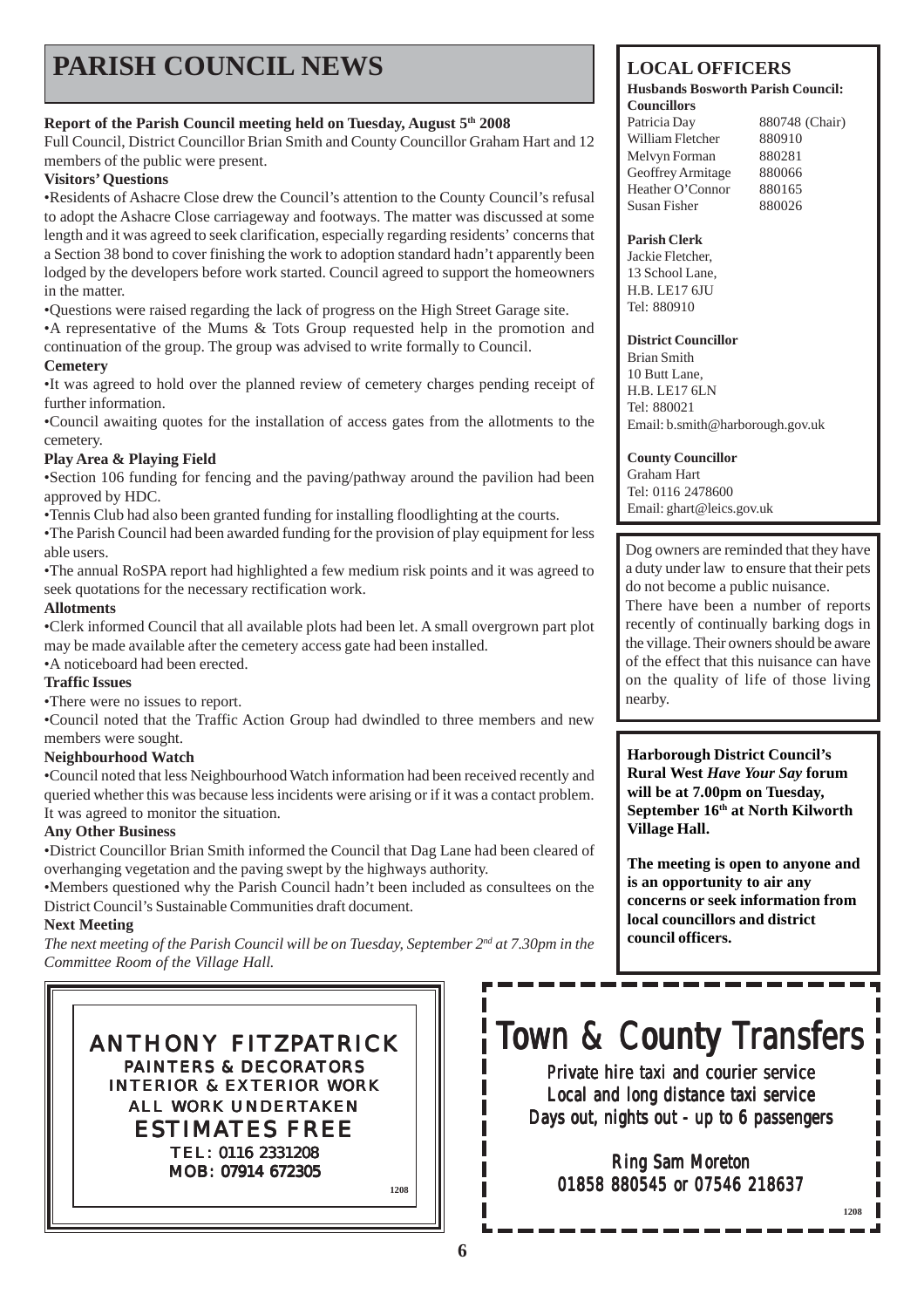## **CHURCH NEWS**

*All Saints Parish Church, Methodist Chapel & St. Mary's Roman Catholic Church*

## **ALL SAINTS CHRISTMAS FESTIVAL**

This year's Christmas Tree Festival will have a new name and a slightly different format - Christmas Festival. The Festival will open on Friday, November 28th and run on Saturday 29<sup>th</sup> and Sunday 30<sup>th</sup>.

Displays can be of anything connected to Christmas - stars, angels, lights, Santa, food, etc., and of course Christmas trees! So get thinking now about your entry. Look out for entry forms in the next *Bugle*.

### **HISTORIC CHURCHES BIKE RIDE**

The annual Leicestershire Historic Churches Ride and Stride fund-raising event will take place on Saturday September 13th. This event helps to draw awareness to the plight of our historic churches by inviting participants to visit them and helps to raise much-needed funds for their restoration. Half of the proceeds raised by the participants go towards their own church and half to the Historic Churches Restoration Fund.

The event is open to anyone, with almost every church building in the county open just for this day. And you don't necessarily have to ride a bike to join in - you can visit on horseback or on foot. Either way it's an ideal opportunity to visit often remote churches, many of which are not normally open.

Lorrie Forman and Mike Price will be taking part again this year, on behalf of All Saints Church, Husbands Bosworth, aiming to tick off another clutch of local churches. If anyone would like to sponsor them please call Lorrie on 880281 or Mike on 880902.

## From the Parish Registers

**Marriage** Jessica Dicks & Steven Barker *Friday, August 8th 2008* **Death** Joyce Morris *(formerly of Honeypot Lane) Died August 6th 2008 Aged 86 years R.I.P*

..............

n.

Ė

## **CHARITY KNIT-IN...**

At the Songs of Praise service, which drew the Bosworth Festival weekend to a close, Tricia Day made an appeal on behalf of *Oxfam* for knitted and crocheted squares to make a giant blanket to highlight the problem of orphaned babies across Africa. *Oxfam* wanted 250,000 squares, each one representing a baby left motherless due to poor pre- and post natal care.

Despite having only a month to complete the task Tricia is delighted to say that she received 118 squares from the parishes of the Benefice and would like to take this opportunity to thank everyone who took the time to make them. A special mention must go to super-knitter Margaret Farrington, of Kilworth Road, who knitted 43 squares! Tricia has received an e-mail from *Oxfam* thanking everyone for their contributions.

#### **ALL SAINTS FLOWER ROTA Altar:**

*August 31, Sept. 7 - Pat Woodbine September 14, 21 - Jean Hutchings September 28 - Lorrie Forman* **Children's Corner:** *August 31, Sept. 7 - Katharine Wright September 14, 21 - Wendy Cochrane September 28 - June Elliot*

**Call Penny Mattock on 881140 if you would like to join the Flower Rota.**

## **METHODIST CHURCH Coffee Morning**

Wednesday, September 17<sup>th</sup> 10.00am-12.00. at the home of Lloyd Jones, 12 Butt Lane. Visitors always welcome.

> ×.  $\blacksquare$  $\blacksquare$  $\blacksquare$  $\blacksquare$  $\blacksquare$  $\blacksquare$  $\blacksquare$

> $\blacksquare$  $\blacksquare$  $\blacksquare$  $\blacksquare$ ٠ п

## *T***CHURCH SERVICES T**

## **All Saints Parish Church**

## **SEPTEMBER**

- **7 6.30pm Join with Methodists**
- **14 8.30am Holy Communion**
- **21 10.30am Benefice Service at Husbands Bosworth**
- **28 10.30am HARVEST FESTIVAL**
- *Short Communion every Wed. at 9.15am*

**Churchwardens: Peter Jones 880741 James Avery 880164**

**Vicar:**

#### **Rev. Alison Hampton 880351**

## **Methodist Church**

- **7 Joined by All Saints**
- **14 Mr G Herbert**
- **21 Mrs C Hodgson**
- **28 Rev. B Kennard (Communion)**

**Services every Sunday 6.30pm. All Welcome**

**Contacts: Rev. Brian Kennard 462889 Senior Church Steward: Mr. A Lloyd Jones 880343**

## **St Mary's Roman Catholic Church**

**Services every Sunday 8.30am.**

**Contact: Robert Constable-Maxwell 880361 Father Owen O'Neil 462359**

## COMPLETE CAR CARE

Accident repair specialist Bodywork, dent, scratch and stone-chip repair Servicing, alloy refurbishment, welding MoT repair Valeting, full body polish Parking sensors, handling kits, etc. fitted Call Ben on 07710 024070 Based at Unit 2, Pebble Hall Farm between Husbands Bosworth and Theddingworth **<sup>1008</sup>**

................

**BABYGEAR is a registered charity that sells new and used baby equipment to families in need in Leicestershire.**

**We welcome donations of clean and serviceable items such as cots, highchairs, buggies, bedding and baby clothes. Donated items can either be brought into our centre at 47 Clarence Street, Leicester, or our branch at 20a The Borough, Hinckley during normal working hours or we can collect within a reasonable radius. Please telephone to check suitability of items.**

**Leicester 0116 2516415 Hinckley 01455 442380**